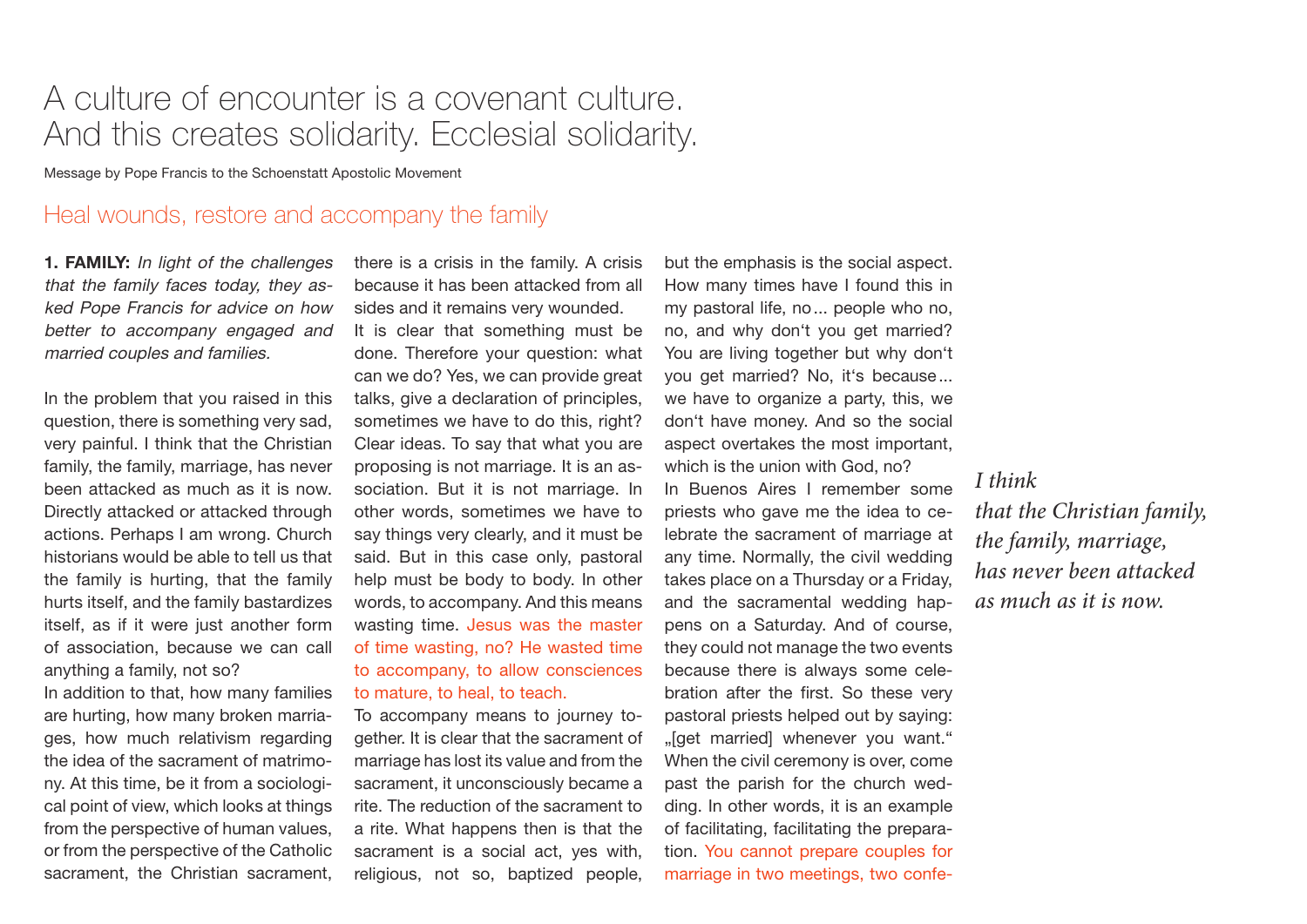#### rences. That is our sin of omission, as pastors and lay people who really are interested in saving the family.

Marriage preparation must take time. Accompany couples. Accompany, but always body to body and prepare. Know what they are going to be doing. Many don't know what they are doing and they get married without knowing what it means. The conditions. What they promise. Yes, yes, everything is fine, but they were not aware that it is forever. And to all this, add this culture of temporariness in which we are living, not only in the family, but also among priests, not so.

A bishop was telling me how he met a wonderful boy who wanted to be a priest, but only for ten years, and then he wanted to return. That is the culture of temporariness. You need time. "Forever" is the part that is forgotten. We have to restore many things in the wounded families of today. Many things. But we should not be scandalized by anything that happens in the family. Family dramas, the destruction of families, children. No. During the Synod, a bishop asked this question: as pastors, do we know how much a child suffers when his parents separate? They are the first victims. So how do we accompany these children? How do we help parents who

are separated so that they do not use their children as hostages?

Many pseudo-pathological problems whereby people destroy others with their tongues come from having watched their fathers speaking badly of their mothers and mothers speaking badly of the fathers. These are things that have to be brought home to each family, to accompany, that is, to be aware of what they are doing and there are many different situations today, not so? They don't get married, they stay at home. They have a boyfriend or girlfriend but they don't get married. A mother told me: Father, what must I do for my 32-year old son to marry? Well, lady, first he needs a girlfriend. Yes, yes, he has a girlfriend, but he doesn't get married. Ok, lady, if he has a girlfriend and doesn't get married, stop ironing his shirts, and see if that inspires him, no?

That is to say, how many don't get married. They live together, or as I have seen in my own family, they live together part time. From Monday to Thursday with my girlfriend and from Friday to Sunday with my family. In other words, these are totally destructive new forms, limiting the greatness of matrimonial love, no? Right, and because we see so much of this, living together, separation,

divorce, this is why the key that can help is to accompany "body to body," not through preaching, because that doesn't work. Accompany them. Patience. Patience. A word today, an attitude tomorrow, I don't know. That's what I can suggest.

*Accompany, but always body to body and prepare.*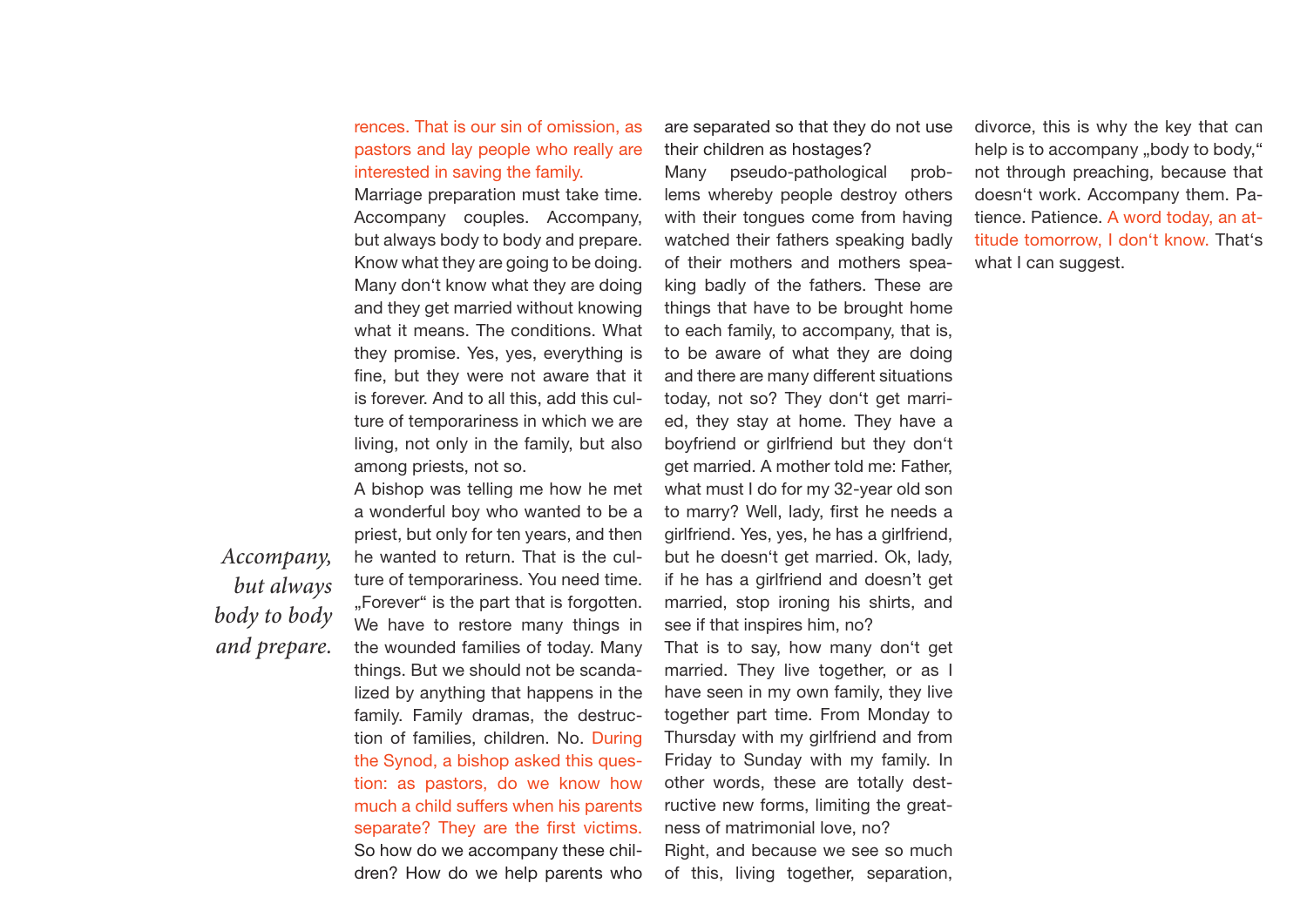# She is mother. Mary is the one who helps to bring Jesus down to us. Bringing Jesus down. She brings him from heaven to live with us.

**2. PEDAGOGY:** In reference to the great love that Pope Francis has for the Blessed Mother, they asked him to speak about his vision of Mary's mission in the New Evangelisation and the renewal of the Church.

Right, the truth is that Mary is the one who knows how to transform a stable into a home for Jesus with a few rags and a mountain of tenderness. And she is also able to make a child jump in his mother's womb as we heard in the Gospel. She is able to give us the joy of Jesus. Mary is, fundamentally, Mother. Ok, well, Mother is a very small thing, no? Mary is Queen, Lady. No. Stop. Mary is Mother. Why? Because she brought you to Jesus.

I am going to tell you story that is very painful for me. It was the 1980s. I had gone to Belgium for a meeting, good Catholics, hard working. And a couple invited me for dinner. Three children. Catholic. But they were teachers of theology, and studied a great deal, not so? And from having studied so much, I don't know, they were a little big-headed. And so, at a point in the conversation, they spoke about Jesus. Very good. It was truly a very well-versed theology, Christiology. And at the end they told me: And so we, already knowing Jesus, we don't need Mary. This is why we do not have a Marian devotion. I was frozen. I mean, I became sad, unwell. In other words, how the devil, in the form of something "good," takes away what is good. St. Paul tells us that the devil disguises himself as the angel of light, no? And it is a mother, a Mary without maternity. Mary is Mother. First and foremost. We cannot conceive any other title for Mary other than "Mother."

She is Mother because she gives birth to Jesus and helps us with the power of the Holy Spirit so that Jesus can be born and grow in us. She is the one who continuously gives us life. She is the Mother of the Church. She is motherhood.

We do not have the right, and if we do, we are wrong, to have an orphan mentality. In other words, a Christian does not have the right to "be an orphan." You have a Mother. We have a Mother. A very witty old preacher, speaking about the orphan mentality finished his sermon by saying: "If you don't want Mary as your Mother, you'll have her as a mother-in-law!"

Mother. She is Mother not only because she gives us life but she also educa-

tes us in the faith. It is very different to try and grow in the faith without Mary's help. It is something else. It is like growing in the faith, yes, but in a Church that is an orphanage. A Church without Mary is an orphanage. Therefore she educates us, she makes us grow, she accompanies us, she touches consciences. She knows how to touch consciences, for repentance.

I like, and to this day I do it, when I have a little bit of time, to read the stories by St. Alphonsus Maria de Liguori, they are from another time, the narrative form, but they are true. At the end of each chapter, he tells an inspirational story, of how Mary ...

In the south of Italy, I'm not sure if it is in Calabria or in Sicily, there is a devotion to the Virgin of the Mandarins. In an area where there are many mandarins, no? And the rogues of the area are devoted to the Virgin of the Mandarins. Thieves have this devotion. They say that the Virgin of the Mandarins loves them, and they pray to her so that when they arrive in heaven, she is watching the line of people who are arriving, and when she sees some of them, she waves them away with her hand like this and tells them not to pass, but to hide. And at

*We cannot conceive any other title for Mary other than "Mother."*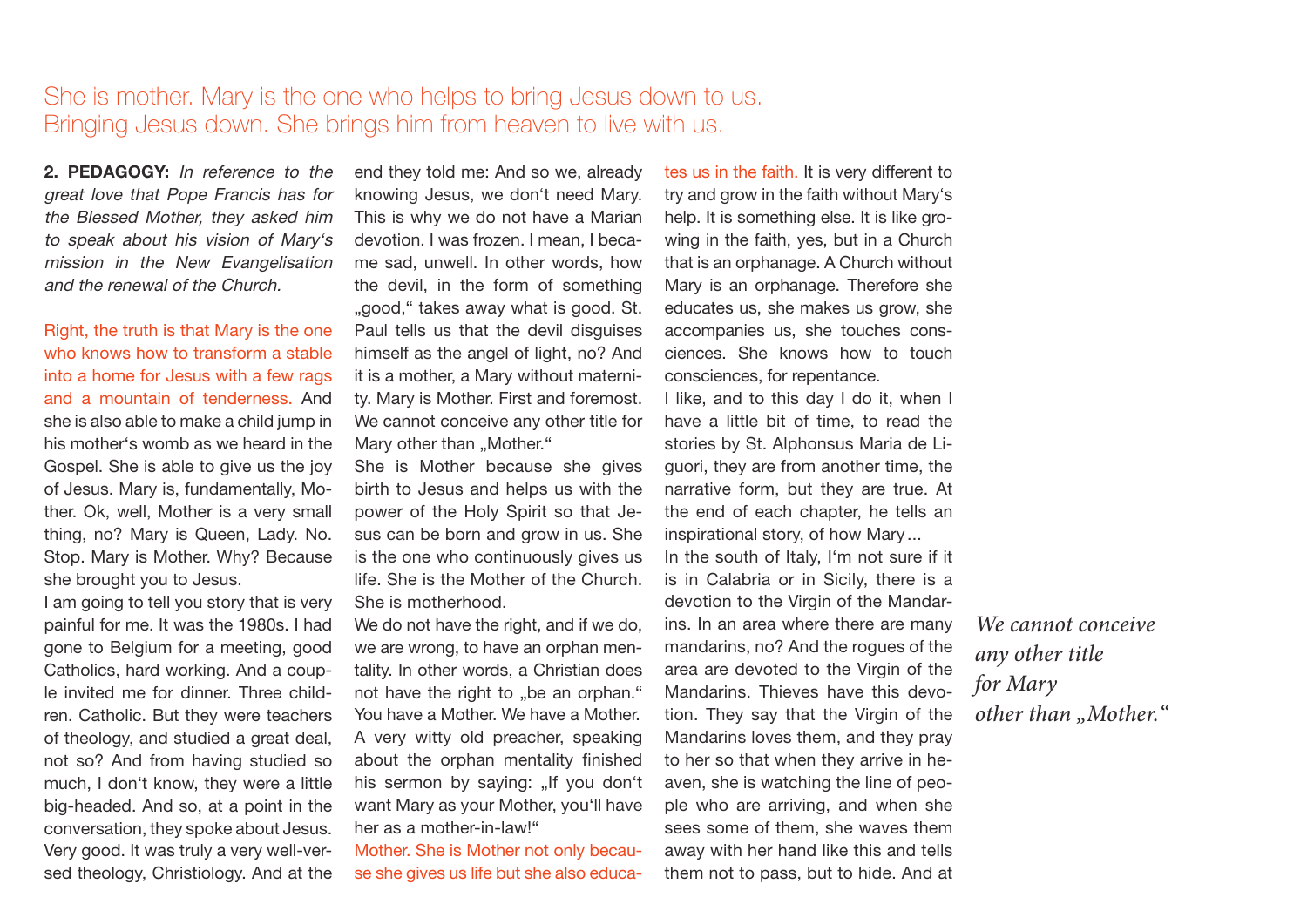night, when everything is dark and St. Peter is not there, she opens the door for them.

This is a very folkloric and very popular way to tell a very great truth. Of deep theology. A Mother looks after her child to the end and works to save his life until the end.

This is the premise of St. Alfonsus Maria de Liguori: anyone with a devotion to Mary is not condemned, not so? But this is at the end, right? In other words, throughout a lifetime, she knows how to touch consciences. She accompanies us in this. She helps us. Mary is the one who helps to bring Jesus down to us. Bringing Jesus down. She brings him from heaven to live with us. And she is the one who watches, cares, warns. That's it.

*A Mother looks after her child to the end and works to save his life until the end.*

Something that touches me very much. The first Marian antiphon in the West is copied from the East and says: "We fly to your patronage, O Holy Mother of God." It is the first and the oldest in the West. But this comes from a very old tradition that the Russian mystics, the Russian monks, explain as follows: in the moment, in the moments of spiritual turbulence, there is nothing to be done but to take refuge under the mantle of the Holy Mother of God. She is the one who protects, the one who defends.

We recall Revelations, the passage where she goes running with the child in her arms so that the dragon will not devour the child. For as much as we can know Jesus, nobody can say that they are so mature that they do not need Mary. Nobody can do without their Mother.

We, the Argentineans, we the Argentineans, when we meet a person who keeps bad company or is badly behaved, have a strong word for this, either because he lacks a mother, or doesn't want it and has abandoned his mother's love. It is not a bad word, it is a strong adjective and we say that this person is a "guacho" [motherless]. A Christian cannot become a "guacho" because he has Mary as his mother.

*A Christian cannot become a "guacho" because he has Mary as his mother.*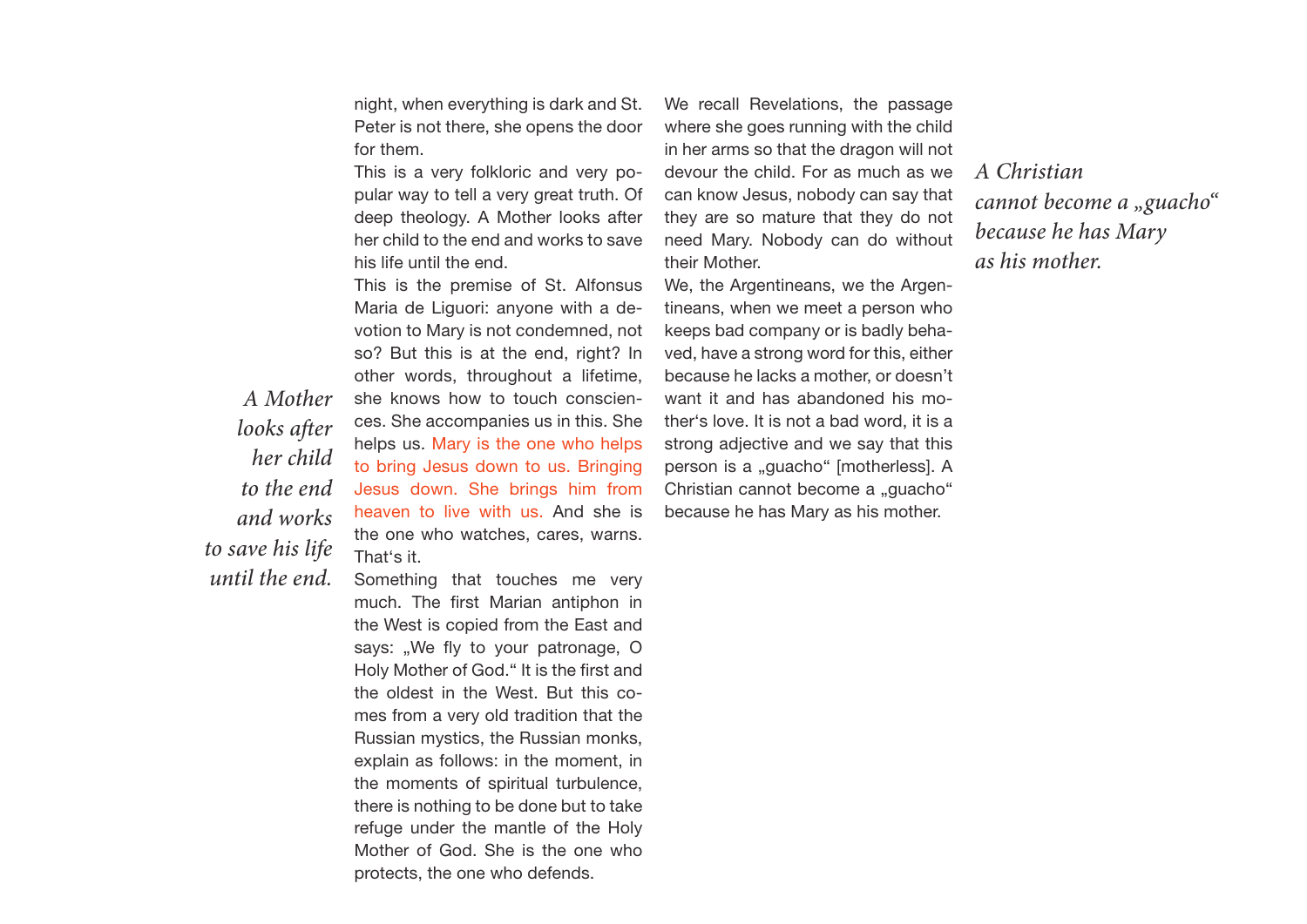#### Witness, Mission, Prayer

**3. YOUTH:** Motivated by the missionary spirit of the Schoenstatt youth in every country, they asked the Holy Father to advise them on how to invite other young people to share a fuller life in Christ.

Let me start with a phrase from Pope Benedict XVI. The Church does not grow through proselytism but through attraction... the attraction of giving testimony. My first piece of advice: testimony. To live in such a way that will make others desire to live the same way. Like us. Testimony. There is no other way. There is no other way.

Live in such a way that others will be interested enough to ask: why? Testimony. The path of testimony. There is nothing more than can be added to this. Testimony in everything. We are nobody's saviour. We are transmitters of the One who saved us all. And we can only transmit this if we take up the life of this someone called Jesus in our own lives, in our flesh, in our history. This is testimony. Testimony.

And this is not just in works of charity. Of course, we need to do these because the criteria by which we will be judged is in Matthew 25, not so? But then yes, witness in works of cha-

rity, etc. In development work, education, doing things for others.

But it is more than this. Only a testimony of life. How do I live? Do I have a double life? Do I call myself a Christian but behave like a pagan? Spiritual mundaneness, the spirit of the world that Jesus condemned so often. The Gospel of John says this repeatedly. Do I more or less share my Christian faith? Half and half? Testimony must encompass everything. It's a life choice. In other words, I give testimony because that is the consequence of my life choice. That is how you take the first step. Without witness you cannot help any young or old person, nobody. Obviously, we all waver, because we are all weak, we all have problems and we don't always give good witness. But the ability to humble ourselves, the ability to ask for foregiveness when our testimony is not what it should be.

And a testimony that is also capable of moving us, to make us go out, to go on mission, and this is not proselytism. It is to help, share, so they can see how we do it and what we do.

I repeat this often. A Church that does not go out is a Church of snobs. An ecclesial movement that does not go out on mission is a movement of snobs. Furthermore, instead of going out to find sheep, to bring, or help, or give testimony, they dedicate themselves to their little group, combing sheep, not so? They become spiritual hairdressers! That's no good! To go out means to go out of ourselves. A Church or a movement, a community that is closed becomes ill. It has all of the sickneses of isolation. A movement, a Church, a community that goes out makes mistakes, makes mistakes. But it is so beautiful to ask for forgiveness when we make mistakes. Therefore, do not be afraid. Go out on mission. Set out on the road. We are on a journey. But be careful, St. Teresa warned, that along the way, we find a beautiful place we like and we remain there, no? We forget that we have to continue on our way. Let us not remain. Rest, yes, but then we carry on our way, on a journey, not wandering. Because we go out to give something, go out on a mission. But we do not go out to walk circles around ourselves, within a labyrinth that not even we can understand. Journeying but not wandering. And then, yes, with mission, comes prayer. Nobody can say "Jesus Christ is Lord" if the Holy Spirit does not in-

*To live in such a way that will make others desire to live the same way. Like us. Testimony. There is no other way. There is no other way.*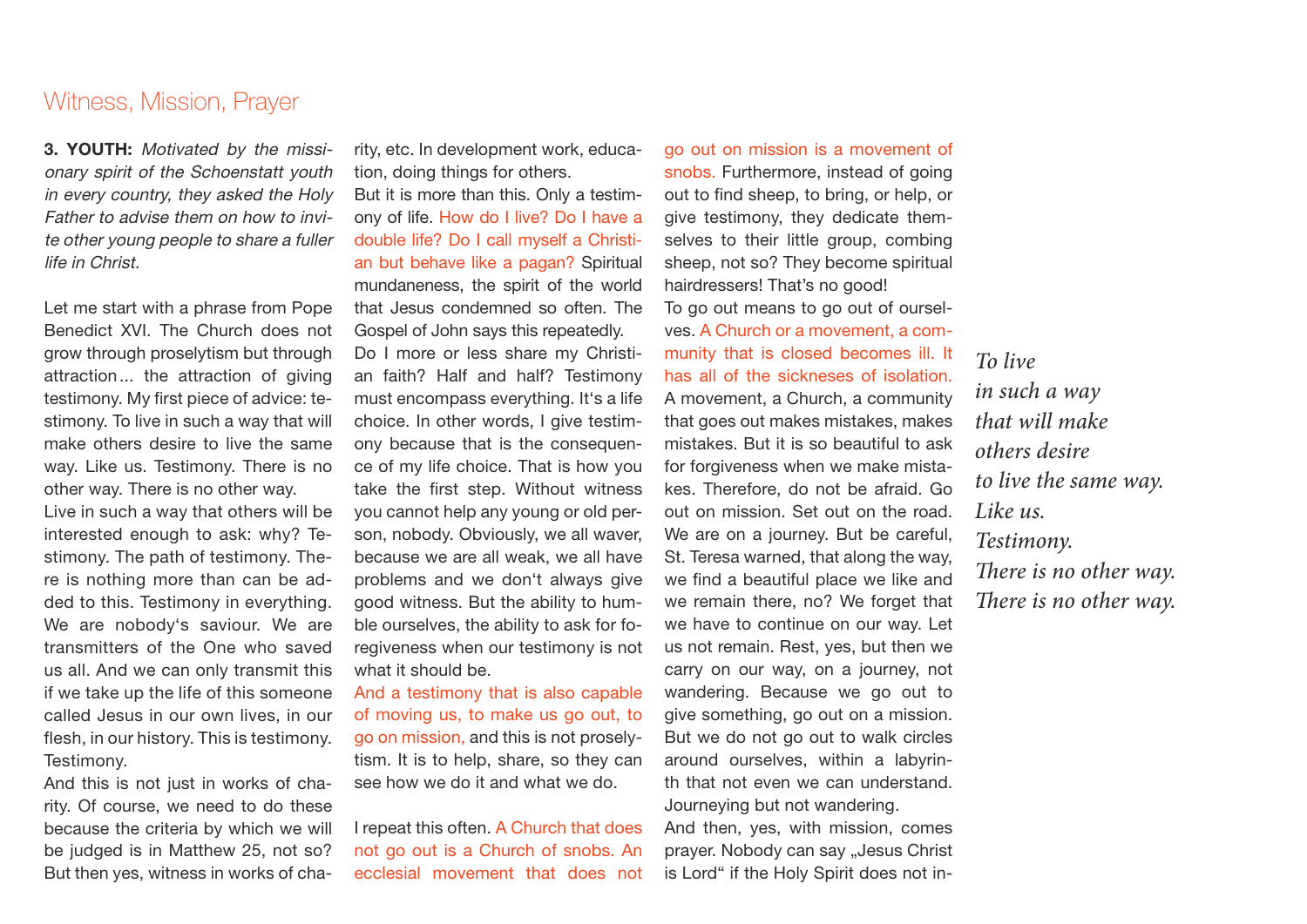spire them. For that, you must pray. You must recognize that the Holy Spirit is inside of you and that it is the same Holy Spirit that gives you the strength to carry on.

Prayer. Do not forget about prayer. And prayer to Mary is one of the things that I ask about often when I listen to confessions. How is your relationship with the Blessed Mother? The rosary. Prayer. Let us go back to what I said earlier about Mother. So that Mother may accompany me, looks for me, tell me where there is no wine, etc, these are the things she does. Prayer, mission, go out.

*Testimony. So that others will ask you why you live this way coherence in your life, set out on the road, journeying, not wandering and beware of the temptation of tiredness.*

And something that as young people you will experience: the temptation of tiredeness. Either because you don't see the results or, well, because the show is over and things are very boring, and I'm going to look for something else. When you feel the first symptoms of tiredness, weariness of the road, in any form, open your mouths while there is still time. Ask for advice in time. This is happening to me. I set out "in fourth gear" and now "I'm in reverse." But the temptation of tiredness is very subtle. Because behind the temptation of tiredness, of going out on mission, is a hidden selfishness. And it is hidden, ultimately, the spirit of the world, returning to our comfort zones, where we feel good, have fun and do what we like.

And so this is what I would say, so that light can shine, it cannot be hidden under the bed, no, may the light shine so that others can see the good works that the Father works through us, clearly, no? Testimony. So that others will ask you why you live this way, coherence in your life, set out on the road, journeying, not wandering and beware of the temptation of tiredness. I can't think of anything else. What advice can you give us to invite our friends to share a fuller life in Christ?

I think that this is enough, no?

*Prayer, mission, go out.*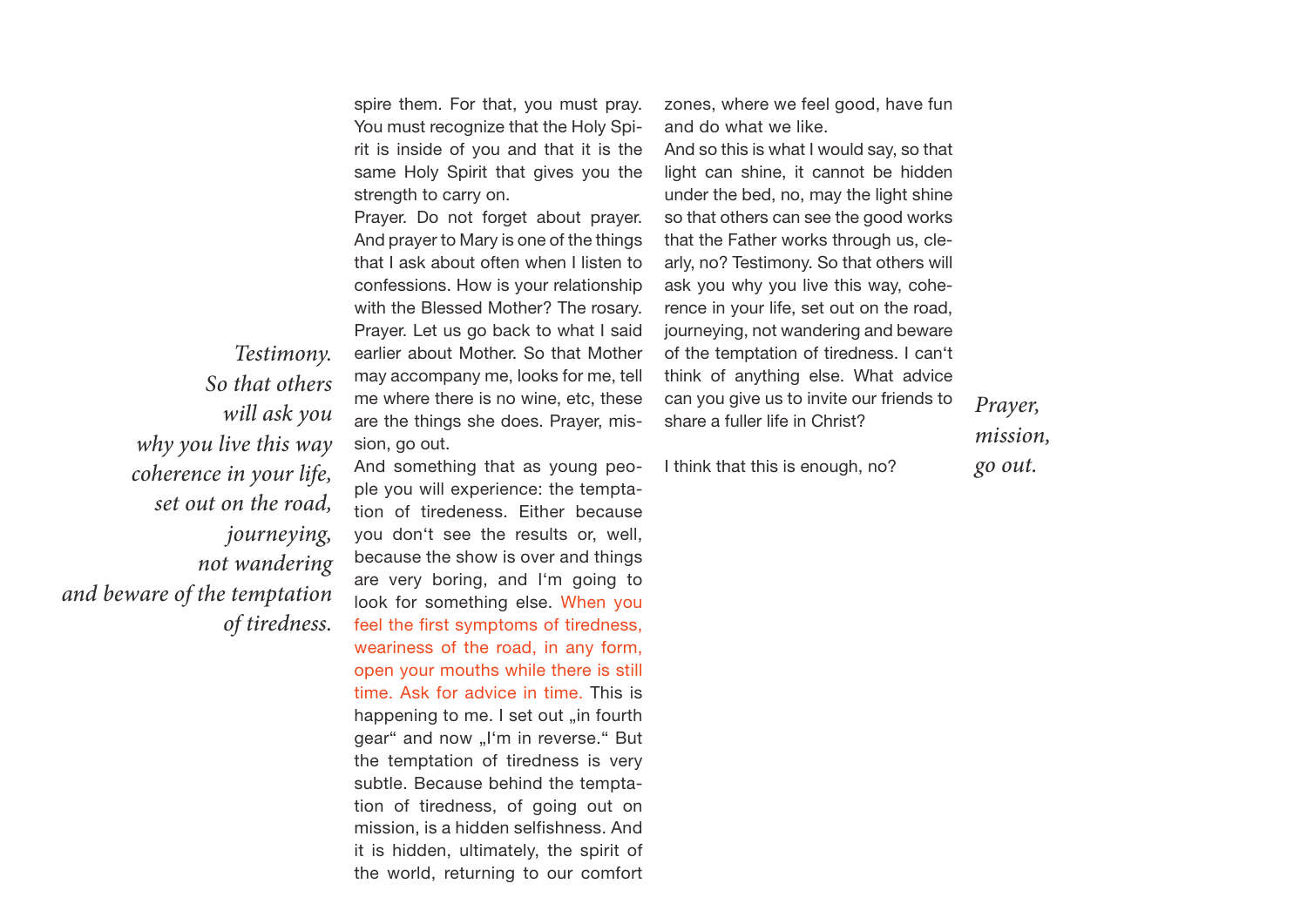# When one becomes closed in his little world, in the little world of the movement, of the parish, of the archdiocese, or here, in the little world of the Curia, then you cannot grasp the truth.

**4. NEW SOCIAL ORDER:** Referring to the wars and injustice of our time, they asked the Holy Father to share the secret of how he is able to maintain his joy and hope, and persevere in the service of the sick, the poor and the defenceless.

Well, I haven't the faintest idea, but never mind... A little of it is my personality and I would say that I am somewhat unaware. Therefore, my unawareness sometimes makes me impulsive, but I don't know how to explain what you're asking me.

I honestly don't know ... I pray and I surrender. But it is difficult for me to make plans. I dare to say two things: That the Lord gave me the grace of having great trust to abandon myself to His goodness, even in times of great sin. And because He did not abandon me, that has made me even more trusting and I go even further with Him. I have a great deal of trust. I know that He will not abandon me. And I pray. This yes, I ask, because I am also aware of the many bad things I did and my many "mistakes" I did not abandon myself to the Lord, and wanted to be the one at the helm. I wanted to enter this murky

path of self-salvation, saving myself by complying, through compliance – accomplish and lie [play on two parts of the Spanish word cumplemiento] – compliance. Compliance, which was the salvation of the Doctors of the Law, the Sadducees, those people who made life impossible for Jesus. But I don't know. Honestly, seriously, I wouldn't know how to explain it. I surrender myself, I pray, but He never fails me. He never fails. He never fails. And I have seen the he is capable of performing miracles through, I'm not saying through me, but through people. I have seen the miracles that the Lord has worked through people who abandon themselves into His hands.

When I said that I am little unaware. I would add something else. Audacity. Audacity is a grace. Courage. St. Paul said that Christians need two great attitudes to preach about Jesus Christ: courage and endurance. That is, the courage to carry on and the endurance to bear the weight of the work. Now, this is interesting. This occurs in apostolic life, but it should, should also be present in prayer. Prayer without courage is "wishy-washy" and doesn't work.

We remember Abraham who, as a good Jew, bargains with God. What if there are 45, what if there 40, what if there are 30, what if there are 20. Talk about having a nerve. He has courage in prayer.

We remember Moses, when God told him: ..Look, I cannot endure these people any more, I am going to destroy them, but don't worry, I will make you the leader of another, better people." "No, no, if you wipe out these people, wipe me out as well."

Courage! In prayer with courage. Pray with courage. "Whatever you ask for in my name, if you ask it with faith and believe that you have it, you already have it." Who prays like this? We are are weak. Courage. And then, endurance. Endure contradiction, endure weaknesses in life, pain, illness, difficult life situations.

It struck me when your General Suprerior, or Director General, mentioned the lack of understanding and rejection that Fr. Kentenich faced. This is the sign of a Christian who goes further. When the Lord makes him pass the test of rejection. Because it is the sign of the prophets. False prophets were never rejected, because they told kings and the people what *I have seen the miracles that the Lord has worked through people who abandon themselves into His hands.*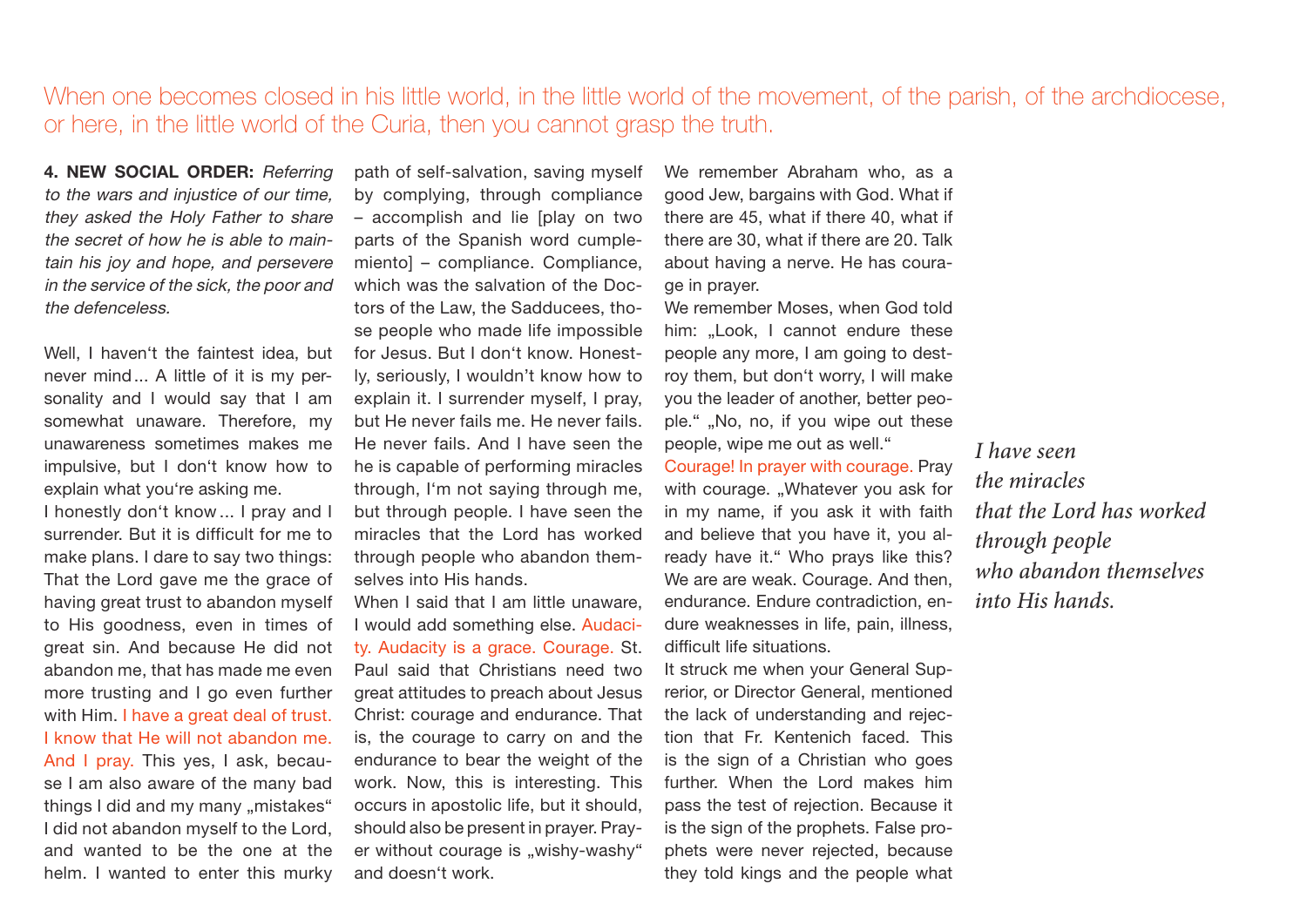they wanted to hear. That way, "ah, how wonderful" everything is and nothing more. Rejection, no?

Here is the endurance. Endure life even if you have been cast aside, rejected, without exacting revenge with the tongue, calumny, defamation. And one thing is inevitable, not to look at things ... you ask me what is my secret, I don't know... but what helps me is not to look at things from the centre. There is only one centre – Jesus Christ. Rather look at things from the peripheries, because then you seem them more clearly.

*When the Lord makes him pass the test of rejection. Because it is the sign of the prophets. False prophets were never rejected, because they told kings and the people what they wanted to hear.* 

When one becomes closed in his little world, in the little world of the movement, of the parish, of the archdiocese, or here, in the little world of the Curia, then you cannot grasp the truth. Yes, you may understand it in theory, but you cannot capture the reality of the truth in Jesus. The truth is best seen from the periphery rather than from the center. This helps me. I don't know whether or not this is my secret, but clearly ... I remember how the world view changed after Magellan; it is one thing to see the world from Madrid or Lisbon, but it is another thing to see it from there, from the Strait of Magellan. There they began to understand something else. These revolutions that make us understand the other side of the same reality. The same thing happens with us, if we remain closed off in our little world, that defends us and everything, then we end up not understanding, and we end up not knowing which is the real truth.

A few days ago, there was a large meeting of international criminal experts here. One of them was speaking about his experiences. We were talking in private at the time and he said: . Father, sometimes when I go to a prison, I cry together with a prisoner."

Then, here you have an example. In other words, he sees reality not only from the perspective of the law, of how he has to judge as a criminal expert, but from the wound that is there, and this is the truth allows him to look beyond, to see better. And for me, this is one of the most beautiful things during the days [of that meeting], when a judge tells you that he had the grace, that he has the grace to sometimes cry with a prisoner. In other words, go to the periphery, not so?

I would tell you: a healthy unawareness, in other words, that God does things – pray and abandon yourself. Courage and endurance, and go out to the periphery. I don't know if that is my secret. But it's what I can think of to tell you about what happens with me.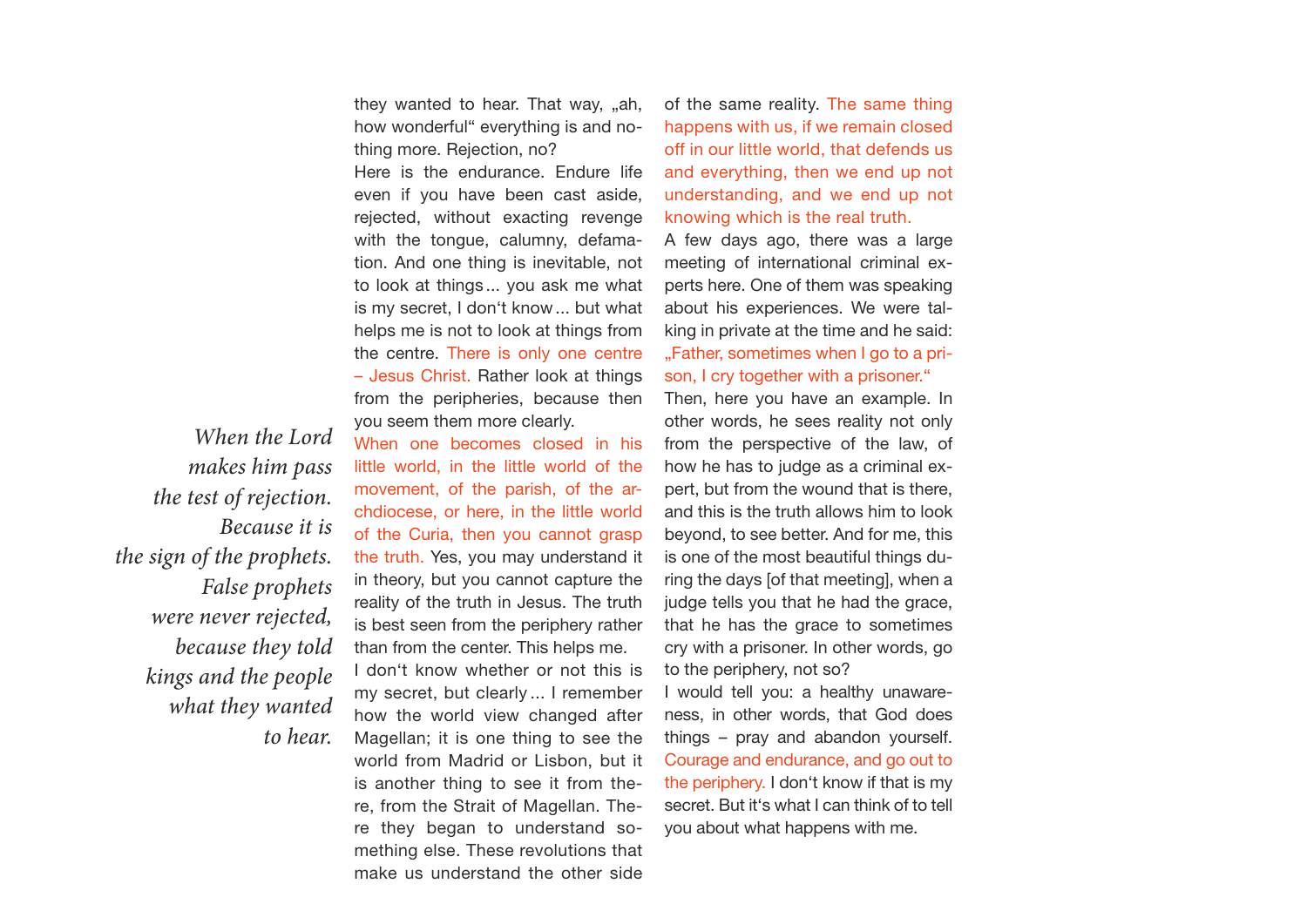### Freedom of the spirit

**5. CHURCH:** Motivated by love for the Church, and the legacy and mission of Fr. Kentenich, they asked the Holy Father how they can help him further in the renewal of the Church, and where to emphasize their evangelising action in this new phase of their Family.

Renewal of the Church. Think about the great revolution. Some people are talking about the "revolutionary Pope," all these stories. But this is perhaps the oldest sentence in Ecclesiology. The Latins, the Latin Fathers, used to say Ecclesia Semper Renovanda. The Church has to renew itself continually. Since the first centuries of the Church. And they struggled with this, so did the saints. In other words, those who take the Church forward are the saints who are were able to renew their sanctity and, through their sanctity, renew the Church. They are the ones who take the Church forward.

So, the first favour I ask of you, as a help, is sanctity. Sanctity. Do not be afraid of a life of sanctity. This is what it means to renew the Church. Renewing the Church is not, in the first place, to make a change here or a change there. It must be done because life is always changing and we need to adapt. But this is not renewal.

Even here – we're in public and that is why I dare to say it – the Curia must be renewed. The Curia is renewing itself, the Vatican Bank must be renewed. All of these renewals are external. The things that the newspapers are reporting. It is interesting. None of them are talking about the renewal of the heart. They don't understand anything about what it means to renew the Church. It is sanctity. Renew the heart of each person.

Something else that helps me, which was your question, freedom of spirit. The more you pray and allow the Holy Spirit to act, the more he attains this holy freedom of spirit, which leads him to do things that bear tremendous fruit. Freedom of spirit. This is not the same as relaxation, no, no, it's not the same. It isn't idle, it's not the same thing. No, no. Freedom of spirit requires faithfulness, and requires prayer.

When we don't pray, we don't have this freedom. In other words, those who pray have freedom of spirit. They can do "crazy things" in the good sense of the word. "How did you get idea? How well it worked!" ..And I. who know it, prayed and it came to me." Freedom of spirit.

Do not become encapsulated only – I say encapsulated, we need to understand this well – in directives, or things that imprison us. Let us return again to the image of the Doctors of the Law. They were so meticulous, so meticulous, about obeying the Ten Commandments that they invented another 600. No, this does not help. No, this leads you to be closed in, encapsulated.

When the apostle plans - and here I'm touching on something that perhaps some of you won't like, but I will say it – when the apostle believes that good planning makes things move forward, he is mistaken. This is functionalism. This is what businessmen need to do.

We have to use these things, yes. But they are not the priority unless they are at the service of the other, freedom of spirit, prayer, vocation, apostolic zeal, going out. Watch out for functionalism!

Sometimes I see at some Bishops' Conferences or in dioceses where they have people who are responsible for everything, everything, nothing passes them by, and everything is very functional, very organized. But sometimes there are things missing or they do half of what they could

*In other words, those who take the Church forward are the saints who are were able to renew their sanctity and, through their sanctity, renew the Church.*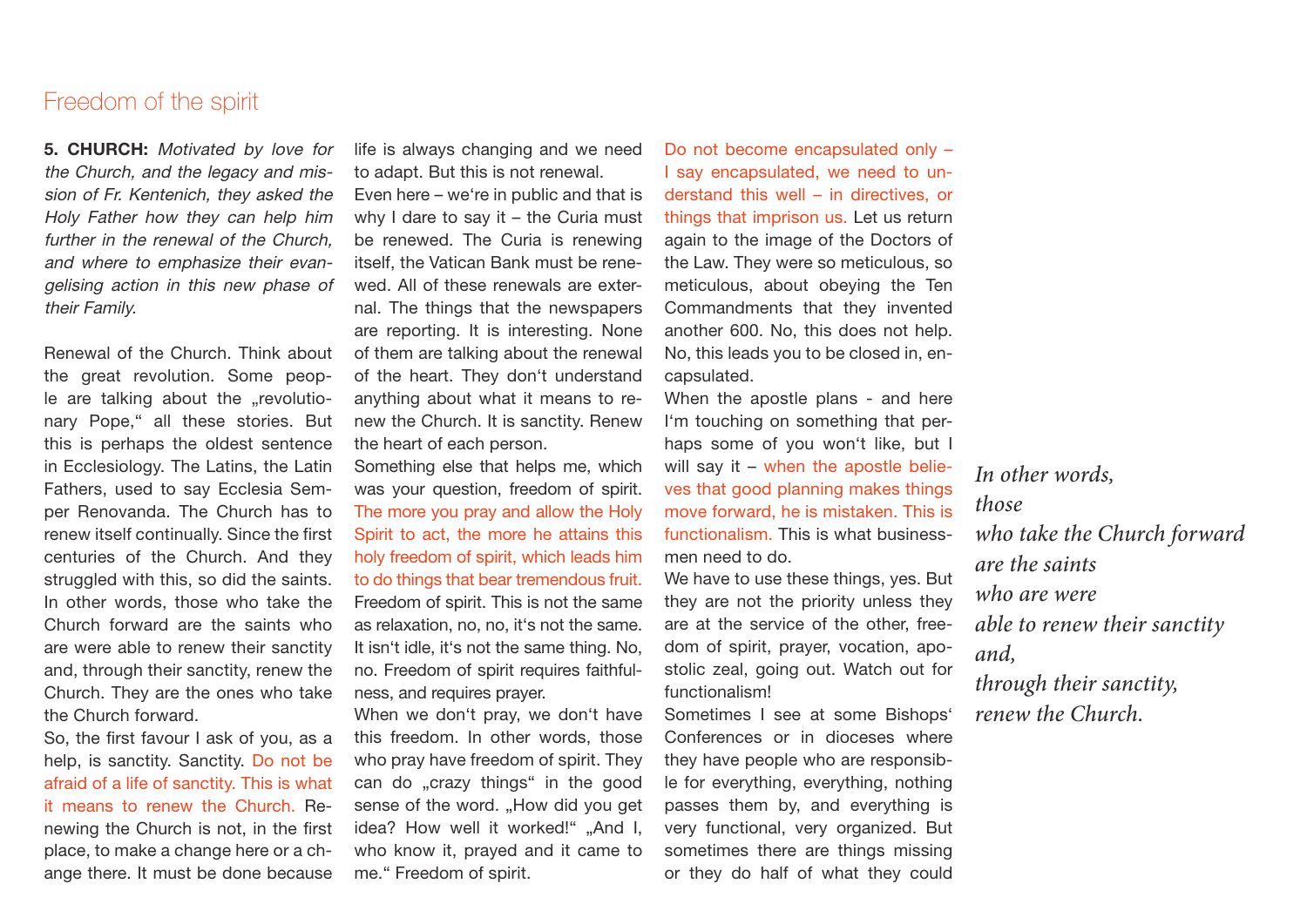*There is only one centre. Jesus Christ. And when I put my pastoral methods, my pastoral path, all my actions and everything else at the centre, I de-centre Jesus Christ.*

have done with less functionalism and more apostolic zeal, more interior freedom, more prayer, in other words, this interior freedom, this courage to go out. This.

I explained all this about functionalism, so that there is no doubt, in Evangelii Gaudium. You can read what I wanted to say there.

When is a path, a help, true? When it is de-centred. There is only one centre. Jesus Christ. And when I put my pastoral methods, my pastoral path, all my actions and everything else at the centre, I de-centre Jesus Christ. All the spirituality, all the charism in the Church, everything that is most diverse and rich, must be de-centred. The Lord is at the centre.

Therefore, when Paul, in his first Epistle to the Corinthians, speaks about charism, these things which are so beautiful, about the body, about the Church, each one with its charism, how does he end? Let me explain it better. It ends by talking about love. In other words, the good things that come good from God, that belong to God and He teaches us to imitate him. Therefore, do not forget this. This is a frequent question: Am I de-centred, in this sense, or am I at the centre, as a person, or as a movement, as a charism? That which in Castilian Spanish – sorry if I speak in my porte... a language [of those who are native to Buenos Aires] – in my Castilian porte... o, we say "figuretti," that is, the centre, the centre, is only Jesus. The apostle is always de-centred, because he is a servant, at the service of the centre. The de-centred charism does not say "us." "Us" or "I." It says Jesus. And me. Jesus and me. Jesus asks me, I have to do this for Jesus. He is always at the centre. We are orbiting around the person of Jesus. Do not forget. A movement, a charism, needs to be de-centred. Then, something that we are asked nowadays and reference was made to this when we were speaking about wards. Nowadays, we are suffering from increasingly greater ..mis-encounters." And with the key of mis-encounter we can re-address all the questions you asked.

Family mis-encounters, testimonial mis-encounters, mis-encounters in announcing the Word, and the message, mis-encounters of wars, mis-encounters of families, in other words, mis-encounters, division, this is the devil's weapon. As an aside, let me tell you that the devil exists, in case you have any doubts. He exists and he will get you. He exists and he will get you.

And the path of mis-encounter results in fighting, in enmity, Babel. Just as the Church is this temple of living stones,

built by the Holy Spirit, so too the devil builds another temple of arrogance, of pride, that results in mis-encounters, because no one can make themselves understood, each one says something different, this is Babel.

And from there, we need to work for a culture of encounter. A culture that helps us to find ourselves as a family, as a movement, as a Church, as a parish. Always looking who we can find on another.

I recommend – it would be great if you could do this during these days, I don't know if it will slip your minds and you'll forget: Take the story of Joseph and his brothers in the Book of Genesis. How this painful story of betrayal, jealousy, and mis-encounter ends in a story of encounter that results in a nation that for 400 years grows and becomes stronger. This people chosen by God. A culture of encounter.

Read the story of Joseph, which runs for several chapters in Genesis. It will do you well so that you can see what I want to say with this. A culture of encounter is a covenant culture. In other words, God chose us, promised us, and in the midst of all, that made a covenant with his people.

To Abraham, He said: "walk and I will tell you what I will give you." Bit by bit, God told him that he would have more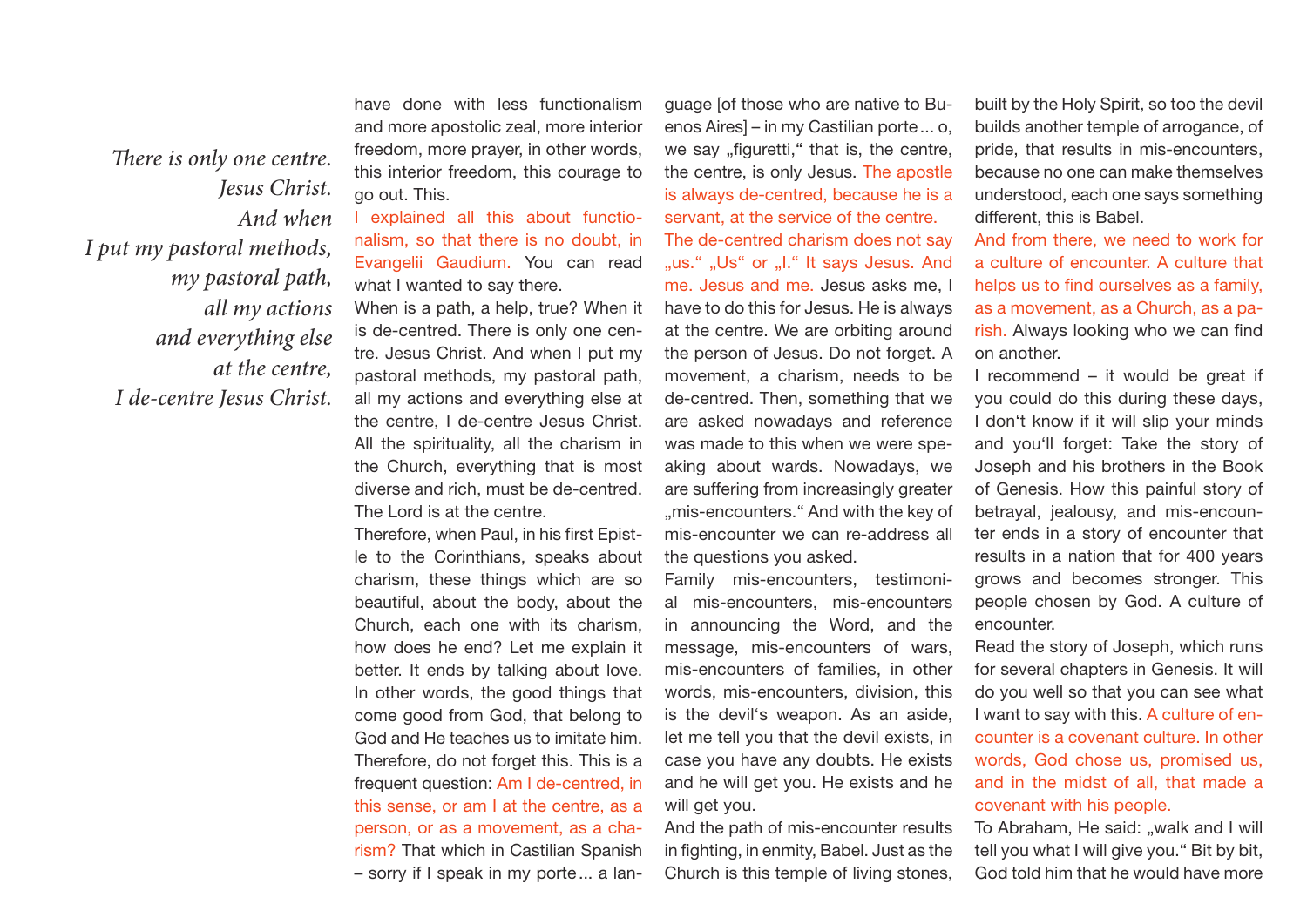descendants than there are stars in the sky. The promise. He chooses him with a promise. At one point he says: ..now covenant." And the various covenants that he made with his people are those that build this path of promise and through encounter.

A culture of encounter is a covenant culture. And this creates solidarity. Ecclesial solidarity. You know that this is one of the words that are at risk. Just as every year or every three years, the Royal Spanish Academy meets to examine all the new words that are created – because we are a living language  $-$  in the same way, some disappear because they are dead languages, that is, they die and are no longer used. The word that is on the verge of dying, or because they want to kill it, eliminate it from the dictionary, is the word ..solidarity." And covenant means solidarity. It signifies the creation of bonds, not the destruction of bonds. And today we are living in this culture, in this culture of temporariness, which is a culture that destroys bonds.

This is what we were speaking about, problems in the family, for example. Bonds are destroyed, instead of creating bonds. Why? Because we are living in a culture of temporariness, of mis-encounter, of the inability to enter into covenant.

Therefore, a culture of encounter, this creates a unity that is not deceitful and is the unity of sanctity, which gives rise to the culture of encounter. Perhaps I want to end with this ... it was very common for the chosen people, in the Bible, to renew the covenant, to make a renewal of the covenant, they renewed the covenant during specific feasts, in specific years, or after having won a battle, after having been freed and, with the coming of Jesus, he asks us to renew the covenant, not so? And He himself participates in this renewal in the Eucharist.

In other words, when we celebrate the Eucharist, we celebrate the renewal of the covenant. Not only mimesis, but in a very deep, very real, very profound way. It is the same presence of God who renews the covenant with us. But let us not ignore, because we forget about it or because it's not in fashion, the renewal of the covenant in the sacrament of Reconciliation.

Don't ever forget this, don't ever forget it. When I don't confess because I have no idea what to say to the priest, then something is wrong. Because we don't have an interior light to discover the actions of the evil spirit that harms us. This renewal of the covenant in the Eucharist and in the sacrament of Penance, Reconciliation leads us towards sanctity always with this culture of encounter, with this solidarity, with this creation of bonds.

And that is what I wish you. That in this world of mis-encounters, defamation, calumny, destruction with the tongue, you can take this culture of encounter onwards by renewing the covenant. Of course, nobody can be educated alone. You need Mother to educate you. Therefore, I entrust all of you to the Blessed Mother that she can continue to walk with you in this renewal of the covenant. Thank you.

*Therefore, a culture of encounter, this creates a unity that is not deceitful and is the unity of sanctity, which gives rise to the culture of encounter.*